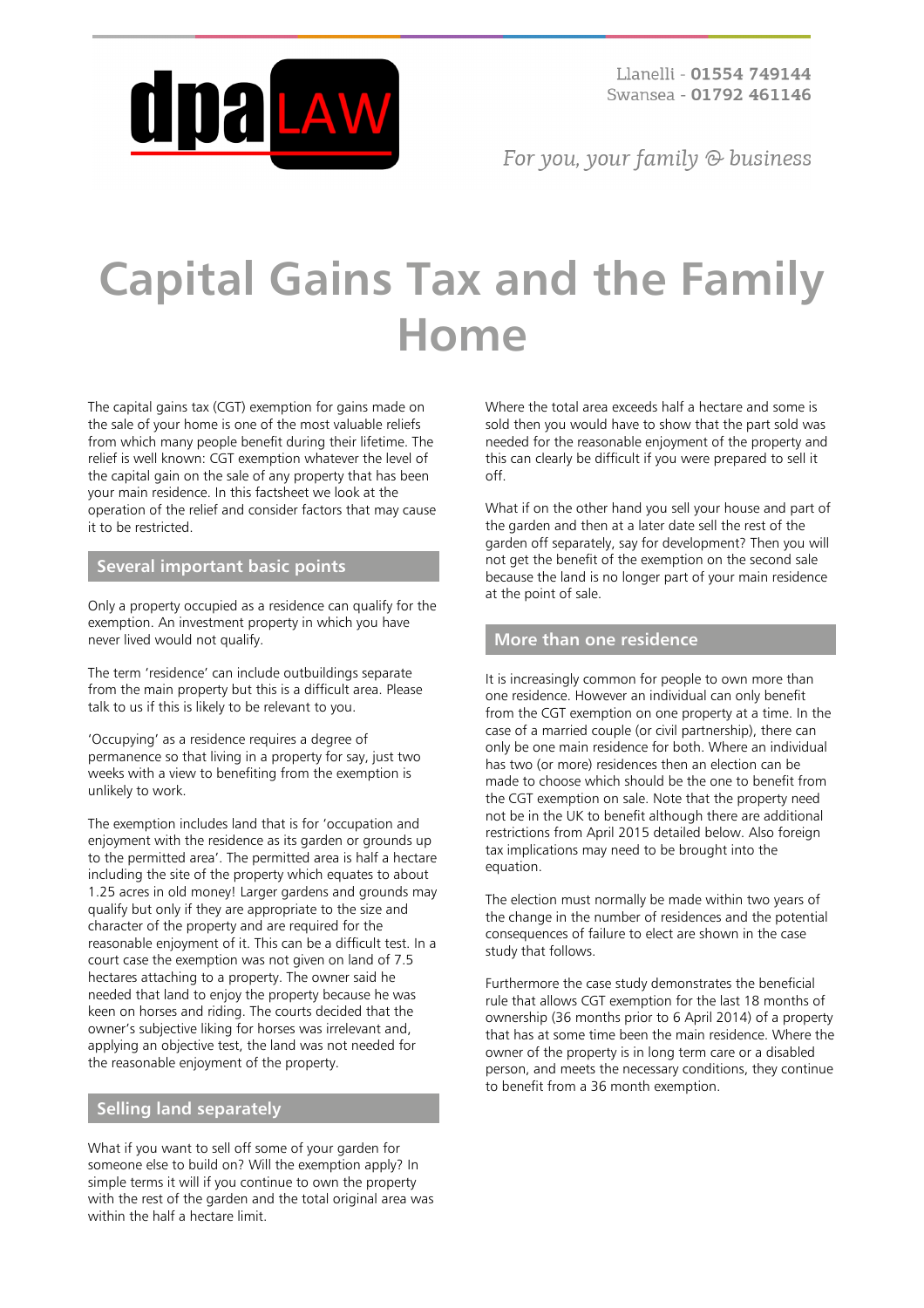# **Case study**

Wayne, an additional rate taxpayer, acquired a home in 2007 in which he lived full-time. In 2011 he bought a second home and divided his time between the two properties.

- Either property may qualify for the exemption as Wayne spends time at each - ie they both count as 'residences'.
- Choosing which property should benefit is not always easy since it depends on which is the more likely to be sold and which is the more likely to show a significant gain. Some crystal ball gazing may be needed!
- The choice of property needs to be made by election to HMRC within two years of acquiring the second home. Missing this time limit means that HMRC will decide on any future sale which property was, as a question of fact, the main residence.

Wayne elects for the second home to be treated as his main residence for CGT purposes. If in 2017 he sells both properties realising a gain of say £100,000 on the first property and £150,000 on the second property.

The gain on the second property is CGT-free because of the election.

Part of the gain on the first property is exempt. Namely that relating to:

- the four years before the second property was acquired (when the first property was the only residence) and
- the last 18 months of ownership will qualify providing the property has been the main residence at some time.

In other words out of the ten years of ownership, a total of five and a half years (66 months) would qualify for the exemption. Therefore 54/120ths of the gain - ie £45,000 will be taxable.

# **What if no election were made?**

Without the election, and the first property being treated as the main residence throughout, the gain on the first property would be wholly exempt and the gain on the second property would be wholly chargeable. Failure to make an election can be an expensive mistake.

### **Can you claim PPR relief on your property?**

From 6 April 2015 a person's residence will not be eligible for Principal Private Residence (PPR) relief for a tax year unless either:

the person making the disposal was resident in the same country as the property for that tax year, or

• the person spent at least 90 midnights in that property.

The rules apply to both a UK resident disposing of a residence in another country and a non-resident disposing of a UK residence.

#### **Business use**

More and more people work from home these days. Does working from home affect the CGT exemption on sale? The answer is simple - it may do!

Rather more helpfully the basic rule is that the exemption will be denied to the extent that part of your home is used exclusively for business purposes. In many cases of course the business use is not exclusive, your office doubling as a spare bedroom for guests for example, in which case there is not a problem.

Where there is exclusive business use then part of the gain on sale will be chargeable rather than exempt. However, it may well be that you plan to acquire a further property, also with part for business use, in which case the business use element of the gain can be deferred by 'rolling over' the gain against the cost of the new property.

# **Residential letting**

A further relief is given if your main residence has been let as residential accommodation during the period of ownership. The case study below best demonstrates the operation of this.

The letting exemption can be very valuable but is only available on a property that has been your main residence. It is not available on a 'buy to let' property in which you never live.

# **Case study**

Frank bought a property in 2002 and lived in it as his main residence for eight years until 2010. Then he bought a second property which immediately became his main residence and the first property is then let from then until its sale in say 2017.

The gain on sale of the first property amounted to £210,000.

Some of this gain will be exempt as it has been Frank's main residence.

96 months (8 years actual occupation - from 2002 to 2010)

18 months (last 18 months of ownership - part way through 2016 and 2017)

So 114 months in total is exempt.

As the total period of ownership is 180 months (15 years) the exempt gain will be calculated as follows:

 $114/180 \times \text{\pounds}210,000 = \text{\pounds}133,000$